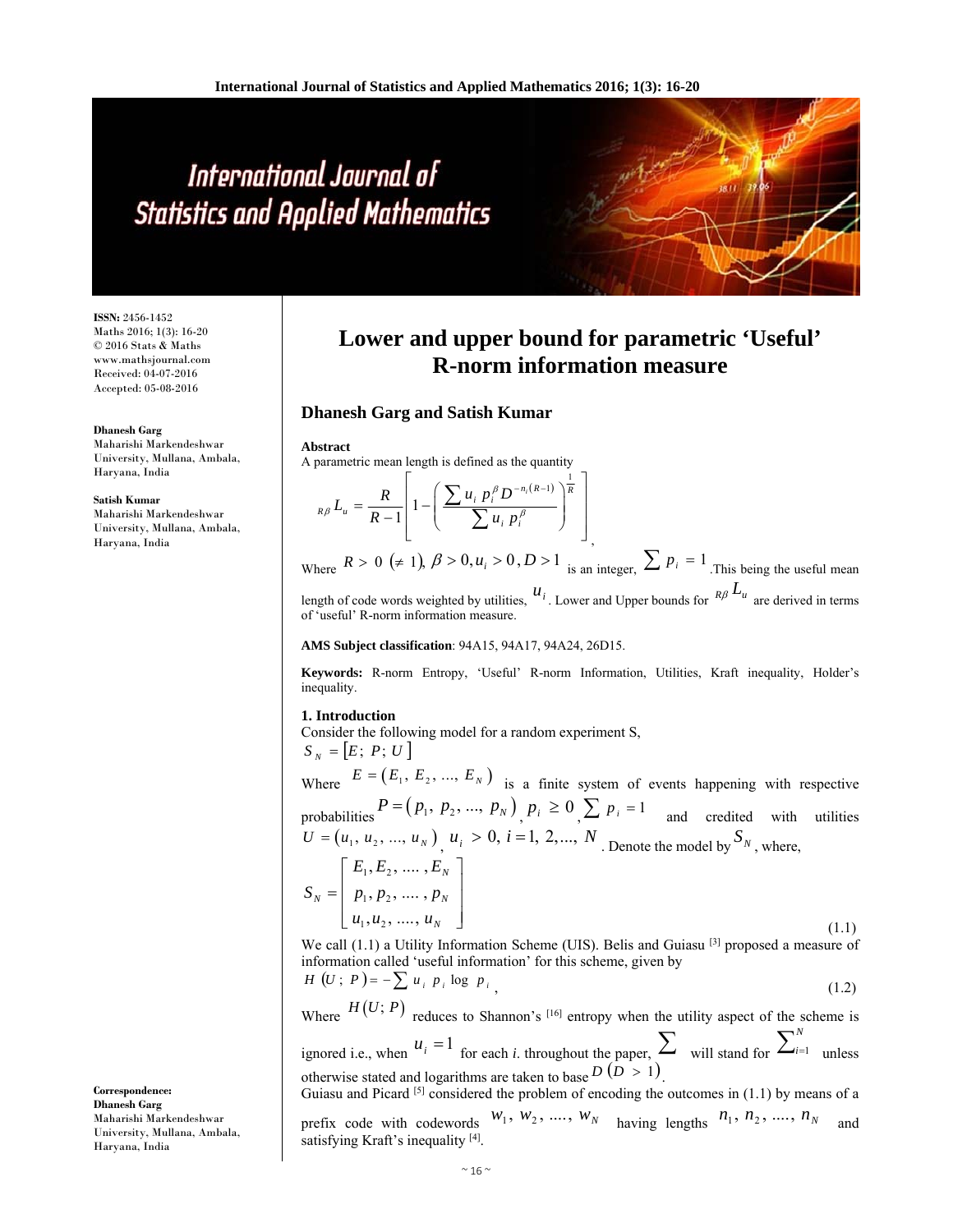$$
\sum_{i=1}^{N} D^{-n_i} \le 1
$$
\n(1.3)

Where *D* is the size of the code alphabet. The useful mean length  $L_u$  of code was defined as:

$$
L_u = \frac{\sum u_i \, n_i \, p_i}{\sum u_i \, p_i},\tag{1.4}
$$

and the authors obtained bounds for it in terms of  $H(U; P)$ . Generalized coding theorems by considering different generalized measures under condition (1.3) of unique decipherability were investigated by several authors, see for instance the papers  $[7, 8, 11, 12, 12]$ 13, 17].

In this paper, we study some coding theorems by considering a new function depending on the parameters  $R, \beta$  and a utility function. Our motivation for studying this new function is that it generalizes 'useful' R-norm information measure already existing in the literature such as Boekee and Lubbe [2] and Satish [11,13].

### **2. Coding Theorems**

In this section, Satish [11] studied 'useful' R-norm information measure as:

$$
{}_{R\beta}H(U; P) = \frac{R}{R-1} \left[ 1 - \left( \frac{\sum u_i p_i^{R\beta}}{\sum u_i p_i^{\beta}} \right)^{\frac{1}{R}} \right]
$$
  
where  $\beta > 0, R > 0$  ( $\neq$  1),  $u_i > 0, p_i \ge 0, i = 1, 2, ..., N$  and  $\sum p_i = 1$  (2.1)

(i) If  $\beta = 1$ , then (2.1) becomes 'useful' R-norm information measure studied by Singh and Rajeev [18].

(ii) When  $u_i = 1$  for each *i*, i.e., when the utility aspect is ignored,  $\sum_i p_i = 1$ , and  $\beta = 1$ , then (2.1) reduces to R-norm entropy as considered by Boekee and Lubbe [2].

i.e., 
$$
{}_{R}H(P) = \frac{R}{R-1} \left[ 1 - \left( \sum p_i^R \right)^{\frac{1}{R}} \right]
$$
  
(2.2)

(iii) When  $K \to 1$ , and  $\beta = 1$ , then (2.1) reduces to a measure of 'useful' information due to Hooda and Bhaker [1].

$$
H(U;P) = -\frac{\sum u_i p_i \log p_i}{\sum u_i p_i} \tag{2.3}
$$

 $i.6$ 

(iv) When  $u_i = 1$  for each *i*, i.e., when the utility aspect is ignored,  $\sum_i p_i = 1$ ,  $\beta = 1$ , and  $R \rightarrow 1$ , the measure (2.1) reduces to Shannon's entropy [16].

i.e., 
$$
H(P) = -\sum p_i \log p_i
$$
 (2.4)

(v) If  $u_i = 1$ , then (2.1) reduces to R-norm entropy for power of probability distribution  $p_i^{\beta}$  $1\sqrt{1}$ 

$$
{}_{R\beta}H(P) = \frac{R}{R-1}\left[1-\left(\frac{\sum p_i^{R\beta}}{\sum p_i^{\beta}}\right)^{\frac{1}{R}}\right]
$$
\ni.e.,

\n
$$
(2.5)
$$

## **Further consider**

**Definition:** The 'useful' mean length  $R\beta L_u$  with respect to 'useful' R-norm information measure is defined as:

$$
{}_{R\beta}L_{u} = \frac{R}{R-1} \left[ 1 - \left( \frac{\sum u_{i} p_{i}^{\beta} D^{-n_{i}(R-1)}}{\sum u_{i} p_{i}^{\beta}} \right)^{1/k} \right]_{A}
$$
\nUnder the condition,  $\sum u_{i} D^{-n_{i}R} \leq \sum u_{i} p_{i}^{R\beta}$ 

\n(2.6)

Clearly the inequality (2.7) is the generalization of Kraft's inequality (1.3). A code satisfying (2.7) would be termed as a useful personal probability code D (D>2) is the size of the code alphabet. When,  $u_i = 1$  for each  $i$  and  $\beta = 1$ ,  $R = 1$ , (2.7) reduces to (1.3).

(i) For 
$$
u_i = 1
$$
 for each  $i$  and  $\beta = 1$ , and  $R \rightarrow 1$ ,  ${}_{R}L_{u}$  becomes the optimal code length defined by Shannon <sup>[16]</sup>.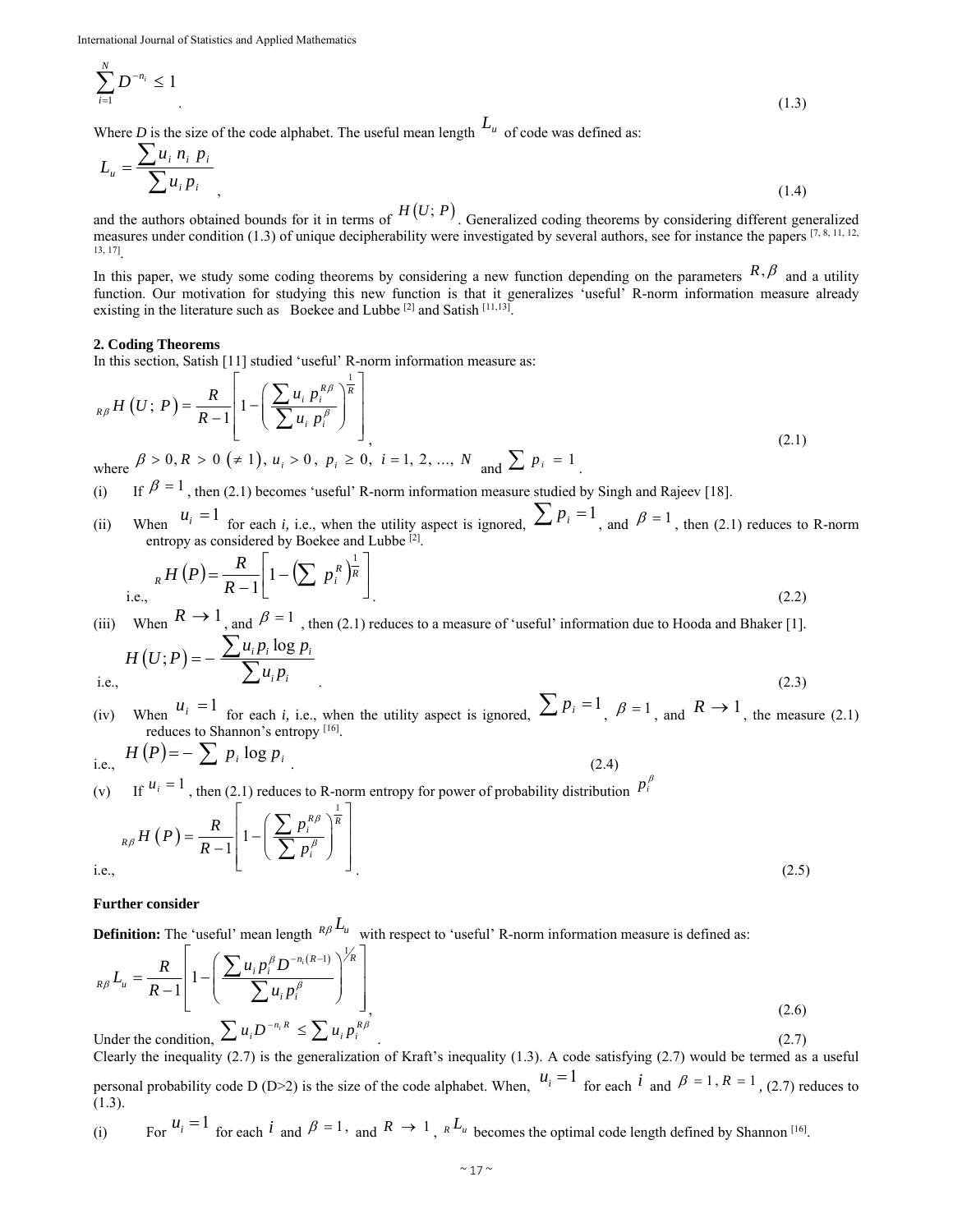(ii) For  $u_i = 1$  for each *i* and  $\beta = 1$ , then (2.6) reduced to  $R^L$  considered by Boekee and Lubbe <sup>[2]</sup> and Satish and Arun [13].

i.e., 
$$
{}_{R}L = \frac{R}{R-1} \left[ 1 - \left( \sum p_i D^{-n_i(R-1)} \right)^{1/2} \right]
$$
 (2.8)

(iii) For  $u_i - i$  for each <sup>*i*</sup>, then (2.6) reduces to mean code word length corresponding to the entropy (2.5)

$$
{}_{R\beta}L = \frac{R}{R-1} \left[ 1 - \left( \frac{\sum p_i^{\beta} D^{-n_i(R-1)}}{\sum p_i^{\beta}} \right)^{1/k} \right]
$$
  
i.e.,  
(iv) For  $\beta = 1$ , then (2.6) becomes (2.9)

i.e.,

 $(R-1)$   $\bigvee^{\frac{1}{2}}$ 1 1  $\sum_{i}^{n} D^{-n_i(R-1)} \Bigg\}^{Z_R}$  $R - u$  $i$  $P_i$  $L_{u} = \frac{R}{R_{u}} \left| 1 - \left( \frac{\sum u_{i} p_{i} D}{R_{u}} \right) \right|$  $R-1$   $\bigcup u_i p$  $=\frac{R}{R-1}\left[1-\left(\frac{\sum u_i p_i D^{-n_i(R-1)}}{\sum u_i p_i}\right)^{1/R}\right]$  $\overline{\sum}$  $(2.10)$ 

which is a useful R-norm mean codeword length.

We establish a result, that in a sense, provides a characterization of  $R\beta H(U; P)$  under the condition of unique decipherability.

**Theorem 2.1.** Let 
$$
u_i, p_i, n_i, i = 1, 2, ..., N
$$
, satisfy the inequality (2.7). Then  
\n $\underset{R\beta}{\beta} L_{\mu} \ge \underset{R\beta}{\beta} H(U; P), \quad 1 \ne R > 0, \beta > 0$  (2.11)

Proof: By Holder's inequality, we have

$$
\left(\sum_{i=1}^{N} x_i^p\right)^{\frac{1}{p}} \left(\sum_{i=1}^{N} y_i^q\right)^{\frac{1}{q}} \le \sum_{i=1}^{N} x_i y_i
$$
\nwhere  $p^{-1} + q^{-1} = 1$ ;  $p(\neq 0) < 1$ ,  $q < 0$  or  $q(\neq 0) < 1$ ,  $p < 0$ ;  $x_i, y_i > 0$  for each  $i$  . (2.12)

 $p = \frac{(R-1)}{R}, q = 1 - R$ 

Setting,

Setting,  
\n
$$
K
$$
 and  
\n
$$
x_{i} = \left(\frac{u_{i}p_{i}^{\beta}}{\sum u_{i}p_{i}^{\beta}}\right)^{\frac{R}{R-1}}D^{-n_{i}R}, y_{i} = \left(\frac{u_{i}p_{i}^{R\beta}}{\sum u_{i}p_{i}^{\beta}}\right)^{\frac{1}{R-1}}
$$
\n(2.13)

Putting these values in (2.12) and using the inequality (2.7), we get *R*

$$
\left(\frac{\sum u_i p_i^{\beta} D^{-n_i(R-1)}}{\sum u_i p_i^{\beta}}\right)^{\frac{R}{R-1}} \left(\frac{\sum u_i p_i^{R\beta}}{\sum u_i p_i^{\beta}}\right)^{\frac{1}{R-1}} \le \frac{\sum u_i p_i^{R\beta}}{\sum u_i p_i^{\beta}}
$$
\n(2.14)

It implies

$$
\left(\frac{\sum u_i p_i^{R\beta}}{\sum u_i p_j^{\beta}}\right)^{\frac{R}{1-R}} \le \left(\frac{\sum u_i p_i^{\beta} D^{-n_i(R-1)}}{\sum u_i p_i^{\beta}}\right)^{\frac{R}{R-1}}
$$
\n(2.15)

Now consider two cases:

**Case 1:** Let  $\frac{0 \le R \le 1}{1}$ . Raising both sides of (2.15) to the power  $\frac{(1 - R) / R^2}{1}$ , we get  $\left\{ \left( P_i^{R\beta} \right)^{\overline{R}} \right\} \leq \left( \sum u_i p_i^{\beta} D^{-n_i(R-1)} \right)^{\overline{R}}$  $iP_i$  *j*  $\qquad \qquad \angle u_iP_i$  $u_i p_i^{R\beta}$   $\Big|$ <sup>R</sup>  $\Big( \sum u_i p_i^{\beta} D_i$  $u_i p_i^{\beta}$  |  $(u_i p_i)$  $\beta$   $\overline{R}$   $(\nabla_{\alpha} \mathbf{n}^{\beta})$  $\left(\frac{\sum u_i p_i^{\beta \beta}}{\sum u_i p_i^{\beta}}\right)^{\overline{\beta}} \le \left(\frac{\sum u_i p_i^{\beta} D^{-n_i(R-1)}}{\sum u_i p_i^{\beta}}\right)^{\overline{\beta}}$  $\left(\sum u_i p_i^r\right) \qquad \left(\sum u_i p_i^r\right)$  $\sum u_i p_i^{R\beta}$  $\sum u_i p_i^{\beta}$   $\left[\sum u_i p_i^{\beta}\right]$  (2.16)

Since  $R/(1 - R) > 0$  for  $0 < R < 1$ , we get from (2.16) the inequality (2.11).

**Case 2:** Let  $R > 1$ . The proof follows on the same lines. It is clear that the equality in (2.11) is true if and only if  $D^{-n_i} = p_i^{\beta}$ 

which implies that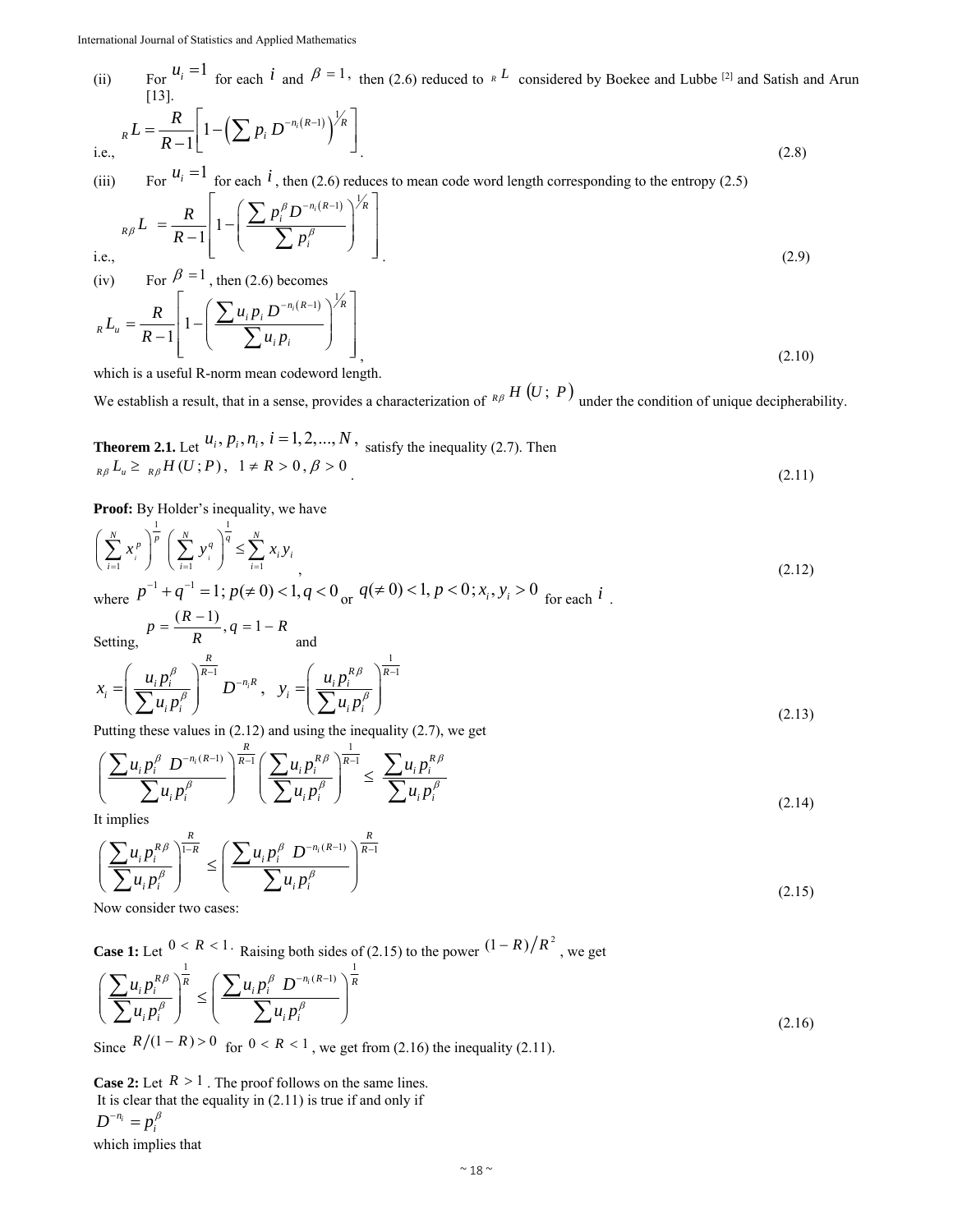$$
n_i = \log_D \frac{1}{p_i^{\beta}}
$$
\n(2.17)

Thus, it is always possible to have a codeword satisfying the requirement

,

$$
\log_D \frac{1}{p_i^{\beta}} \le n_i < \log_D \frac{1}{p_i^{\beta}} + 1
$$

which is equivalent to

$$
\frac{1}{p_i^{\beta}} \le D^{n_i} < \frac{D}{p_i^{\beta}}
$$
\n
$$
\tag{2.18}
$$

In the following theorem, we give an upper bound for  $R\beta L_u$  in terms of  $R\beta H(U;P)$ .

**Theorem 2.2.** By properly choosing the lengths  $n_1, n_2, ..., n_N$  in the code of Theorem 2.1,  $R\beta L_u$  can be made to satisy the following inequality:

$$
{}_{R\beta}L_u < D^{(1-R)/R}{}_{R\beta}H(U;P) + \frac{R}{R-1}(1 - D^{(1-R)/R})\tag{2.19}
$$

Proof: From  $(2.18)$ , it is clear that

$$
D^{-n_i} > D^{-1} p_i^{\beta} \tag{2.20}
$$

We have again the following two possibilities.

(i) Let 
$$
R > 1
$$
. Raising both sides of (2.20) to the power  $(R - 1)$ , we have  $D^{-n_i(R-1)} > D^{1-R} p_i^{\beta(R-1)}$ .

Multiplying both sides by 
$$
u_i p_i^{\beta}
$$
 and then summing over  $1$  to  $N$ , we get\n
$$
\sum u_i p_i^{\beta} D^{-n_i(R-1)} > D^{1-R} \sum u_i p_i^{R\beta}
$$
\n
$$
(2.21)
$$

Obviously  $(2.21)$  can be written as

$$
\left[\frac{\sum u_i p_i^{\beta} D^{-n_i(R-1)}}{\sum u_i p_i^{\beta}}\right]^{\frac{1}{R}} > D^{\frac{(1-R)}{R}} \left[\frac{\sum u_i p_i^{R\beta}}{\sum u_i p_i^{\beta}}\right]^{\frac{1}{R}}
$$
\n(2.22)

Since  $R-1 > 0$  for  $R > 1$ , we get the inequality (2.19) from (2.22).

(ii) If  $0 < R < 1$ , the proof follows similarly. But the inequality (2.22) is reversed.

**Theorem 2.3.** For arbitrary  $N \in \mathbb{Z}$ ,  $1 \neq R > 0$ ,  $\beta > 0$ , and for every codeword lengths  $n_i$ ,  $i = 1, 2, ..., N$  of Theorem 2.1,  $R\beta$ <sup>L<sub>u</sub></sup> can be made to satisy the following inequality:

$$
{}_{R\beta}L_u \geq {}_{R\beta}H(U;P) > D^{1/R}{}_{R\beta}H(U;P) + \frac{R}{R-1}\left(1 - D^{1/R}\right)
$$
\n(2.23)

**Proof:** Suppose,

$$
\overline{n}_{i} = \log_{D} \frac{1}{p_{i}^{\beta}}, \quad \beta > 0
$$
\n
$$
(2.24)
$$

Clearly  $\overline{n}_i$  and  $\overline{n}_i + 1$  satisfy the equality in Holder's inequality (2.12). Moreover,  $\overline{n}_i$  satisfies (2.7). Suppose  $\overline{n}_i$  is the unique integer between  $\overline{n}_i$  and  $\overline{n}_i + 1$ , then obviously,  $\overline{n}_i$  satisfies (2.7). Since  $1 \neq R > 0$   $\beta > 0$  we have

$$
\frac{\sum u_i p_i^{\beta} D^{-n_i(R-1)}}{\sum u_i p_i^{\beta}} \le \frac{\sum u_i p_i^{\beta} D^{-\overline{n}_i(R-1)}}{\sum u_i p_i^{\beta}} < D \left( \frac{\sum u_i p_i^{\beta} D^{-\overline{n}_i(R-1)}}{\sum u_i p_i^{\beta}} \right)
$$
\n(2.25)